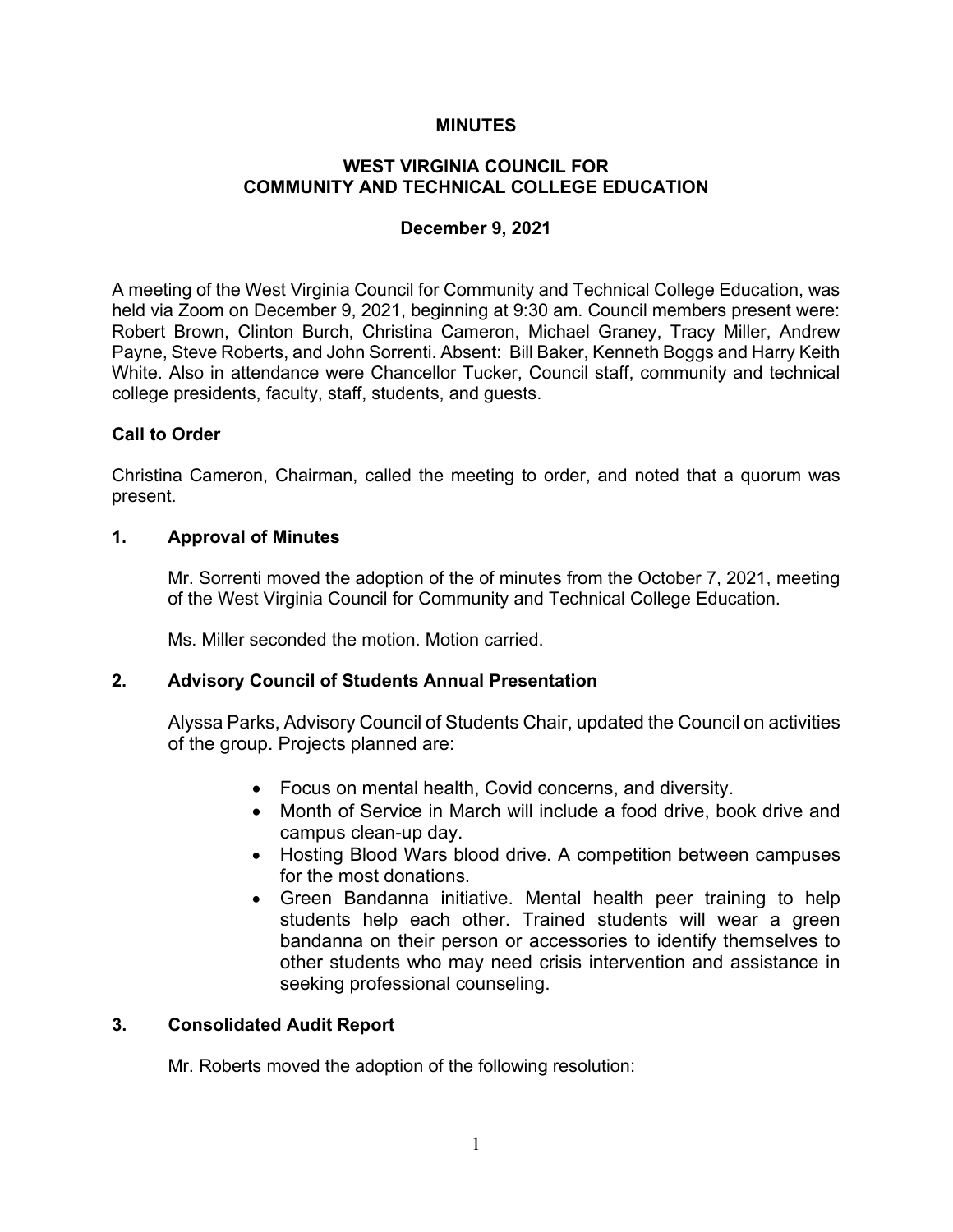RESOLVED, That the West Virginia Council for Community and Technical College Education accepts the audit of the Council's Combined Financial Statements for the Fiscal Year ended June 30, 2021.

Ms. Miller seconded the motion. Motion carried.

# **4. Fiscal Year 2023 Capital Project Priorities**

Mr. Brown moved the adoption of the following resolution:

RESOLVED, That the West Virginia Council for Community and Technical College Education approves the prioritized capital project list in Table 2 of the agenda item for Fiscal Year 2023 and directs staff to report the capital project priorities to the Legislative Oversight Commission on Education Accountability in January 2022 as required by state law.

Mr. Roberts seconded the motion. Motion carried.

## **5. Veterinary Technology Assistant Program Renovation and Addition Project at Pierpont Community and Technical College**

Mr. Brown moved the adoption of the following resolution:

RESOLVED, That the West Virginia Council for Community and Technical College Education approves the design and \$1,950,000 project budget for Pierpont Community and Technical College's Veterinary Technology Assistant Program renovation and addition project.

Mr. Roberts seconded the motion. Motion carried.

NOTE: An adjustment to the project budget may be necessary due to inflationary pressures and supply chain problems currently affecting construction materials and equipment.

## **6. Community and Technical College System Bond Projects for the West Virginia Higher Education Policy Commission Refunding Revenue Bonds**

Mr. Brown moved the adoption of the following resolution:

RESOLVED, That the West Virginia Council for Community and Technical College Education approves the proposed West Virginia Community and Technical College Bond Project list for The State of West Virginia Higher Education Policy Commission Refunding Revenue Bonds (Higher Education Facilities), 2022 Series A and Series B.

FURTHER RESOLVED, That the Chancellor and/or designee, with the advice of Bond Counsel, is authorized to make adjustments to the Project list taking into account the net debt service savings available for funding of the Projects and, provided further,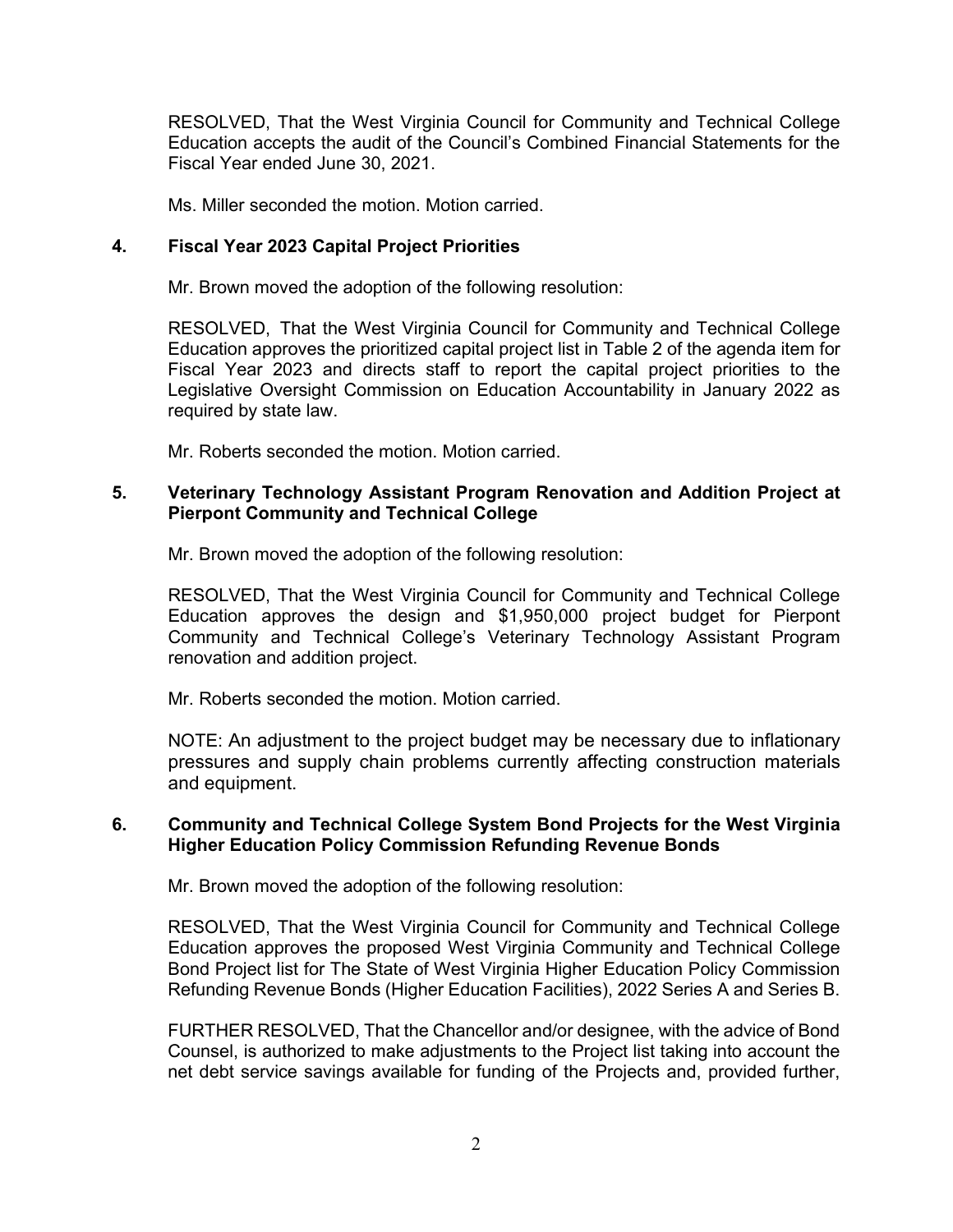that such action shall be consistent with the Commission's final Certificate of Determination and/or other controlling documents for the proposed refunding.

Ms. Miller seconded the motion. Motion carried.

# **7. Grant Approval for Five-year Lease with Middletown Commons for the Culinary Program at Pierpont Community and Technical College**

Mr. Sorrenti moved the adoption of the following resolution:

RESOLVED, That the West Virginia Council for Community and Technical College Education grants approval to Pierpont Community and Technical College to enter into a five-year lease at approximately \$125,000 per year with Middletown Commons in Fairmont to relocate the Culinary Program to the Middletown Mall.

Mr. Brown seconded the motion. Motion carried.

## **General**

# **8. West Virginia Invests Program Fees at Eastern West Virginia Community and Technical College and BridgeValley Community and Technical College**

Mr. Roberts moved the adoption of the following resolution:

RESOLVED, That the West Virginia Council for Community and Technical College Education approves the academic fees eligible for West Virginia Invests at Eastern West Virginia Community and Technical College and BridgeValley Community and Technical College.

Mr. Brown seconded the motion. Motion carried.

## **9. Technical Program Development Grant Awards**

Ms. Miller moved the adoption of the following resolution:

RESOLVED, That the West Virginia Council for Community and Technical College Education approves the Technical Program Development grant awards as proposed.

Mr. Roberts seconded the motion. Motion carried.

#### **Information Only**

## **10. 2021 Financial Aid Comprehensive Report**

Brian Weingart, Senior Director of Financial Aid, presented the thirteenth annual Financial Aid Comprehensive Report. Included in the report for academic year 2020- 2021, are descriptions of changes to West Virginia aid programs, policy recommendations for West Virginia aid programs, and longitudinal data about recipients of state financial aid and outcomes of these recipients.